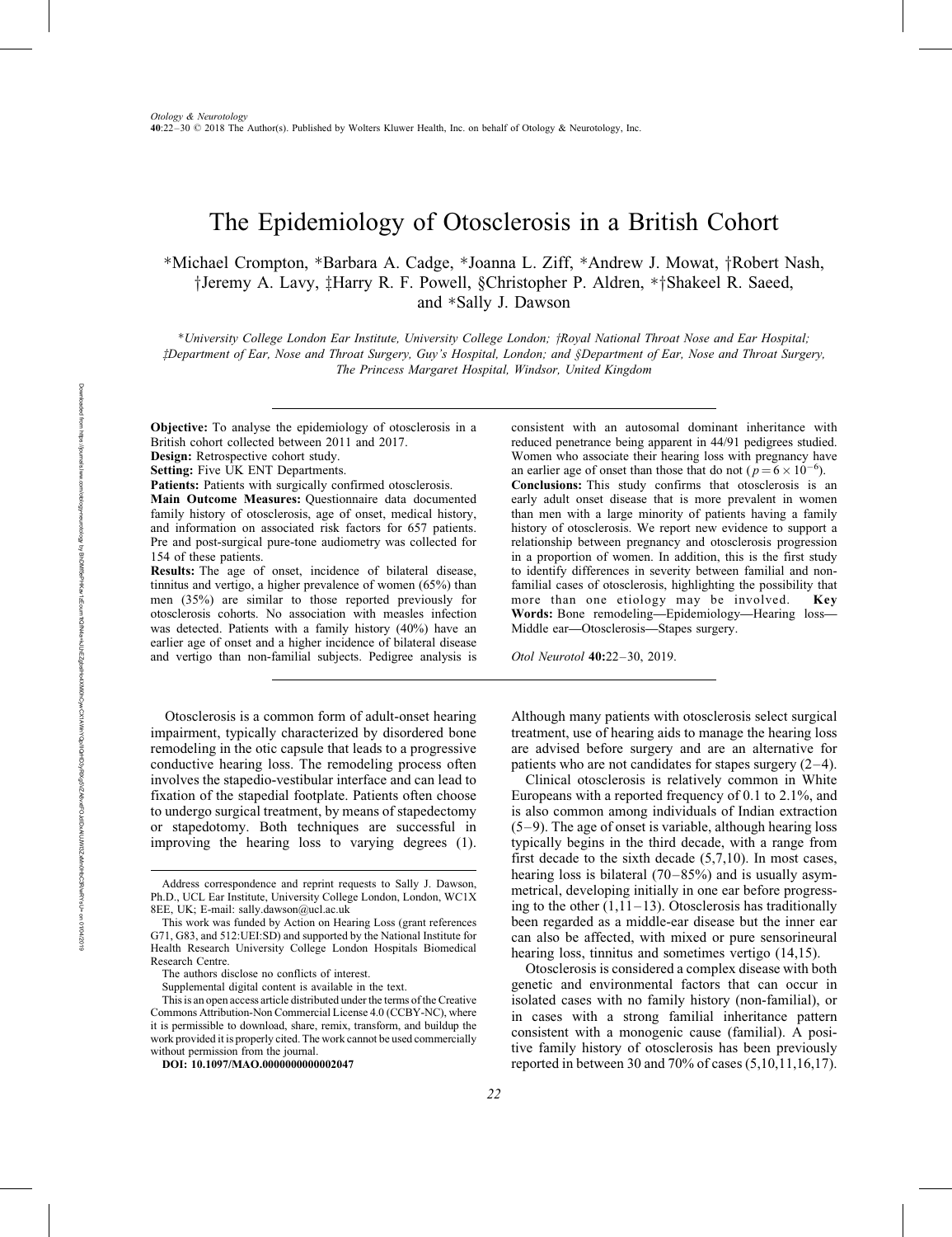This wide range probably reflects a recruitment bias in these cohorts and variable ascertainment of relatives of the proband. The pattern of inheritance in familial otosclerosis is most often consistent with an autosomal dominant mutation that exhibits variable penetrance. Although reduced penetrance is common, the degree of penetrance can vary greatly between families and has been reported between 40 and 90% (5,10,18–23). To date, otosclerosis has proved resistant to analysis by conventional genetic techniques such as linkage analysis. In 2009, a genome-wide association study identified an association between RELN and otosclerosis (24), however, its biological role remains unclear. Recently, mutations and altered expression of SERPINF1 have been identified in patients with familial otosclerosis (25).

In addition to the genetic component of otosclerosis, various other etiological factors have been suggested as playing a role in the pathogenesis of otosclerosis over the years. Clinical otosclerosis is consistently reported as more prevalent in women than in men, giving rise to the hypothesis that sex hormones may contribute to the development of disease (26–29). Other factors which have been associated with otosclerosis incidence include measles-virus infection (30–36), fluoride in drinking water (37), and co-incidence with certain systemic connective tissue disorders (38,39). However, despite its long history, many questions regarding the etiology of this condition remain unclear. One reason for this is a scarcity of empirical data on the epidemiology of otosclerosis in large well characterized cohorts. Although there have been several reviews of otosclerosis literature in recent decades which have included reiterations of the established epidemiology, these are largely based on a relatively limited number of studies some of which date back as far as the 1950s (5,10,16,18). There is therefore a need for a new analysis of otosclerosis epidemiology in sizeable cohorts to confirm or refute the conclusions inherited from much earlier studies.

The aim of this study was to report the epidemiological findings from a British cohort recently recruited for a genetic study of otosclerosis (25) and examine factors such as age of onset, pattern of inheritance, hearing loss symptoms, as well as investigate the differences between the various demographic subgroups ofthe cohort including sex, familial inheritance, and pregnancy characteristics to reveal any potentially distinct pathological mechanisms.

#### METHODS

#### Patient Recruitment

Between 2011 and 2017 individuals with a confirmed diagnosis of otosclerosis were recruited from the Royal National Throat Nose and Ear Hospital (London), Princess Margaret Hospital (Windsor), Sunderland Royal Hospital (Sunderland), Freeman Hospital (Newcastle upon Tyne), and Ninewells Hospital (Dundee). The diagnosis of otosclerosis was made on clinical and audiometric examination, and then confirmed during surgery. Two recruitment pipelines were used, one via individuals attending for surgical treatment and another involved a retrospective recruitment of past surgical patients from the same centres. The study was approved by the London Bloomsbury NRES Ethics committee (11/LO/0489) and patients were recruited by informed consent. Patient reported outcomes were recorded using a structured questionnaire regarding medical history (see Supplemental Digital Content 1, [http://links.lww.com/MAO/A688\)](http://links.lww.com/MAO/A688). All female subjects answered a second questionnaire detailing history of pregnancies and hormonal medication use (see Supplemental Digital Content 2,<http://links.lww.com/MAO/A689>).

#### Family Pedigrees

In 96 patients who reported a strong family history of otosclerosis a family pedigree was constructed based on further investigation with the proband and recruitment of other family members to the study. We investigated at least three generations per family and following detailed assessment, a pattern of inheritance was assigned for each pedigree. The number of affected parents of probands was used to estimate the penetrance in otosclerosis.

#### Audiometry

Pure-tone audiometry was performed not earlier than 3 months before surgery and 3 months after. Air-conduction (AC) and bone-conduction (BC) included frequencies 0.5, 1, 2, 3 and 4 kHz. The guidelines from the Committee on Hearing and Equilibrium regarding the four-tone pure-tone average (0.5, 1, 2, and 3 kHz) were followed (40). Pure-tone average (PTA) values (0.5, 1, 2, and 3 kHz) were calculated regarding AC and BC thresholds, as well as the air-bone gap (ABG). We used the parameters of successful surgery as: postoperative ABG less than or equal to 10 dB; AC improvement more than or equal to 20 dB; or BC not worsened by more than or equal to  $5$  dB (41).

#### Data Analysis

Univariate analyses were performed on questionnaire data, comparing different demographics using the  $\chi^2$  test. Audiometric data were analyzed to establish normal distribution and Student's t-tests were conducted to establish if data were significant. Results with values of  $p < 0.05$  were considered statistically significant. SigmaPlot 11.0 software (Systat Software Inc., San Jose, CA) was used to perform all statistical analysis.

## RESULTS AND DISCUSSION

#### Characteristics of the Study Cohort

A total of 1,025 subjects with a confirmed diagnosis of otosclerosis were invited to join the study: 368 either declined to take part or did not respond to a written invitation (36%). Questionnaire data were obtained from a total of 657 subjects and the cohort demographics are summarized in Table 1.

The characteristics of this British otosclerosis cohort are largely consistent with those of other published otosclerosis cohorts and the reported epidemiology of otosclerosis (5,10,11). As has been reported previously there are more women (65%) than men in this British cohort. Regarding ethnicity, the make-up of the cohort is very similar to the ethnicities reported for the UK population in the 2011 UK Census ( $n = 63,182,178$ ) of 86% White/White British, 7% Asian/Asian British, and 3% Black/Black British (42). Most participants report the age of onset of the disease as in the  $3<sup>rd</sup>$  and  $4<sup>th</sup>$  decades (62%, Fig. 1A), with onset above the age of 50 (4%) or below the age of 10 (6%) being rare. Familial clustering has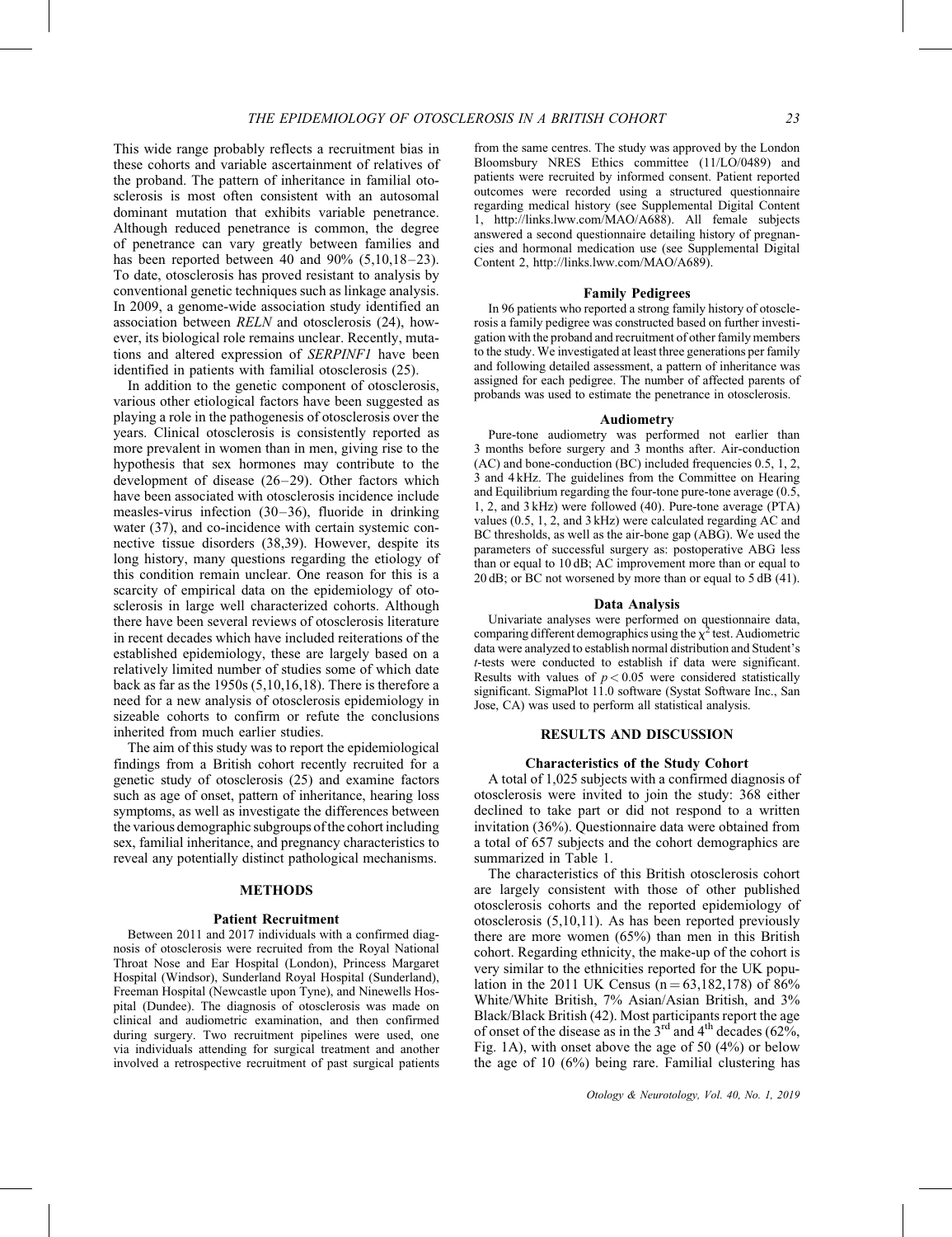|                | Variables               | $n = 657$   |
|----------------|-------------------------|-------------|
| Sex            | Male                    | 35%         |
|                | Female                  | 65%         |
| Age at consent | Years (mean $\pm$ SD)   | $50 + 13.3$ |
| Ethnicity      | White/White British     | 85%         |
|                | Asian/Asian British     | $7\%$       |
|                | Black/Black British     | 3%          |
|                | Other                   | 2%          |
|                | No entry                | 3%          |
| Age of onset   | $\leq$ 10 years         | 6%          |
|                | $11-20$ years           | 11%         |
|                | $21 - 30$ years         | 30%         |
|                | $31-40$ years           | 32%         |
|                | $41-50$ years           | 17%         |
|                | $>51$ years             | $4\%$       |
| Family history | $\geq$ 2 family members | 16%         |
|                | 1 family member         | 24%         |
|                | No family history       | 60%         |
| Hearing loss   | <b>Bilateral</b>        | 62%         |
|                | <b>Unilateral</b>       | 38%         |
|                | No entry/DK $(n=13)$    |             |
| Tinnitus       | Yes                     | 68%         |
|                | N <sub>0</sub>          | 32%         |
|                | No entry/DK $(n = 10)$  |             |
| Vertigo        | Yes                     | 31%         |
|                | No                      | 69%         |
|                | No entry/DK $(n=22)$    |             |

TABLE 1. Demographic characteristics of otosclerosis cohort.

DK indicates do not know; SD, standard deviation.

long been identified in otosclerosis with evidence of a monogenic, reduced penetrance familial form of the disease proposed to exist alongside the more common sporadic disease  $(5,10,11,16,17)$ , and as in other cohorts a large minority of patients (40%) report having at least one other family member diagnosed with otosclerosis, although only 16% of cases report having at least two affected family members.

Although most patients in our cohort have bilateral disease (62%) this is lower than the often quoted figure of 70 to 85% (1,11,12). In addition, most patients report suffering from tinnitus (68%) and a significant minority of subjects also reported symptoms of vertigo (31%). The incidence of tinnitus in our cohort is consistent with figures found in the literature of 50 to 85% (16,43,44). However, the incidence of vertigo is higher than the 9 to 24% found in previous studies (11,16,43).

We examined the progression of symptoms with increased duration of hearing loss (Fig. 1B). In patients who had less than 10 years of hearing loss, 45% of subjects reported bilateral symptoms, with this figure increasing to 70 to 85% of subjects after more than 30 years of hearing loss, which is in line with what is found in published literature. Incidence of vertigo also increased from 25 to 45% with duration of hearing loss. The relationship with tinnitus over time is less clear, which may be a result of improved hearing after surgery.



FIG. 1. Characteristics of otosclerosis cohort. (A) Age of onset and (B) incidence of hearing phenotypes in otosclerosis cohort according to duration of hearing loss (n = 657). (C) Age of onset and (D) incidence of bilateral hearing loss in male and female cases according to duration of hearing loss (male,  $n = 233$ ; female;  $n = 424$ ). (E) Age of onset and (F) bilateral hearing loss in familial and non-familial cases according to duration of hearing loss (familial,  $n = 265$ ; non-familial;  $n = 392$ ). Familial cases were defined as having 1 or more affected family member. ns indicates not significant;  $*$ ,  $p$  < 0.05;  $**$ ,  $p$  < 0.01.

Otology & Neurotology, Vol. 40, No. 1, 2019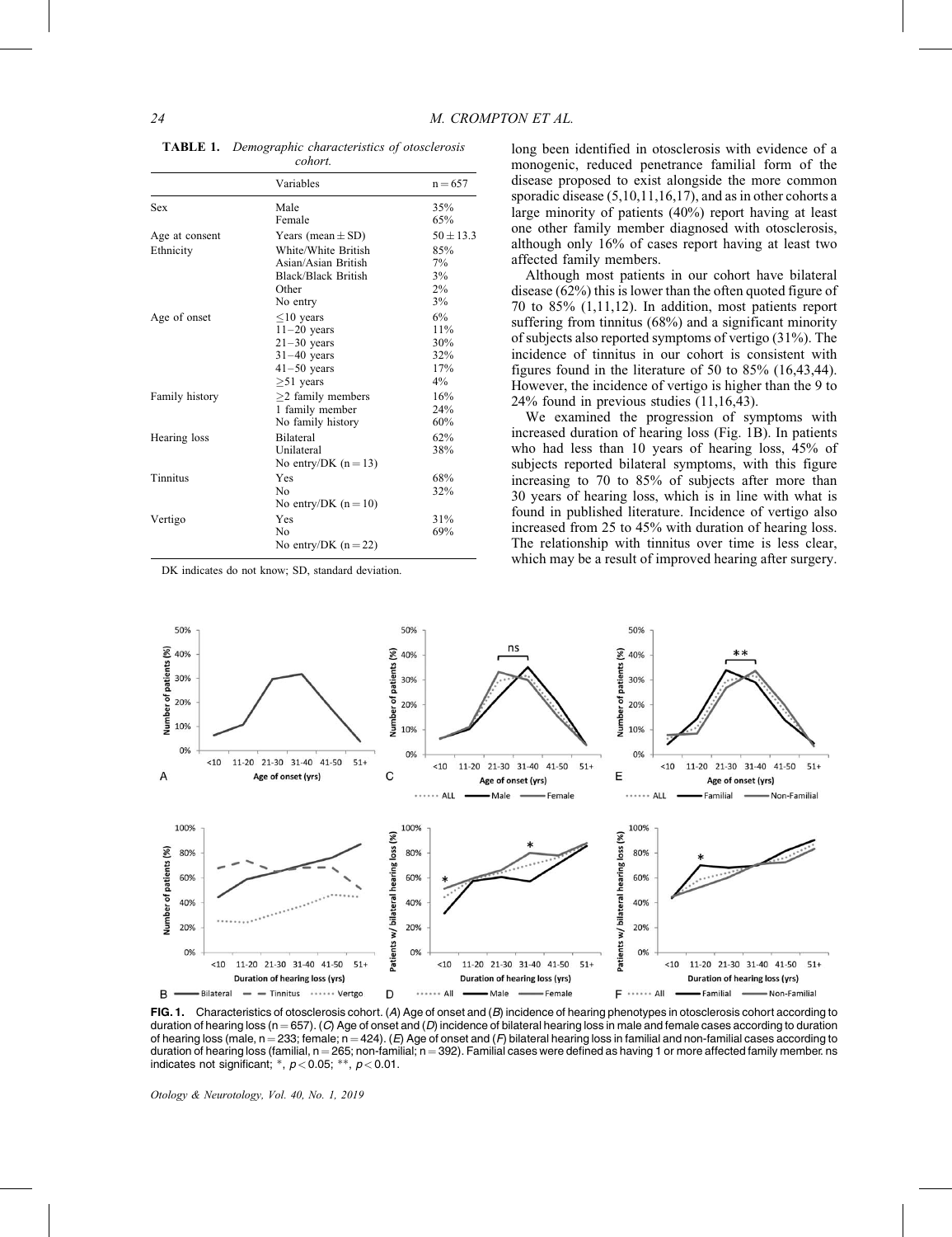|                | Variables                                                                                              | Male $(n=233)$                       | Female $(n=424)$                        | $p$ -value | Familial $(n=265)$                         | Non-familial $(n=392)$                 | $p$ -value         |
|----------------|--------------------------------------------------------------------------------------------------------|--------------------------------------|-----------------------------------------|------------|--------------------------------------------|----------------------------------------|--------------------|
| Sex            | Male<br>Female                                                                                         | n/a                                  | n/a                                     | n/a        | 33%<br>67%                                 | 37%<br>63%                             | 0.36               |
| Age at consent | Years (mean $\pm$ SD)                                                                                  | $51 \pm 12.7$                        | $50 \pm 13.6$                           | 0.23       | $52 \pm 13.5$                              | $49 \pm 13.1$                          | $8 \times 10^{-3}$ |
| Ethnicity      | White/White British<br>Asian/Asian British<br><b>Black/Black British</b><br>Other<br>No entry          | 85%<br>7%<br>3%<br>$1\%$<br>4%       | 84%<br>8%<br>$2\%$<br>4%<br>$2\%$       | 0.11       | 86%<br>8%<br>2%<br>$2\%$<br>2%             | 84%<br>7%<br>3%<br>3%<br>3%            | 0.85               |
| Age of onset   | $\leq$ 10 years<br>$11-20$ years<br>$21-30$ years<br>$31-40$ years<br>$41-50$ years<br>$\geq 51$ years | 7%<br>10%<br>23%<br>35%<br>21%<br>4% | 6%<br>11%<br>33%<br>30%<br>16%<br>$4\%$ | 0.11       | $4\%$<br>14%<br>34%<br>29%<br>14%<br>$5\%$ | 8%<br>8%<br>27%<br>34%<br>20%<br>$3\%$ | $6 \times 10^{-3}$ |
| Family history | Familial<br>Non-familial                                                                               | 38%<br>62%                           | 42%<br>58%                              | 0.36       | n/a                                        | n/a                                    | n/a                |
| Hearing loss   | Bilateral<br>Unilateral                                                                                | 56%<br>44%                           | 66%<br>34%                              | 0.03       | 69%<br>31%                                 | 58%<br>42%                             | $6 \times 10^{-3}$ |
| Tinnitus       | Yes<br>No                                                                                              | 62%<br>38%                           | 72%<br>28%                              | 0.02       | 70%<br>30%                                 | 67%<br>33%                             | 0.47               |
| Vertigo        | Yes<br>No                                                                                              | 26%<br>74%                           | 33%<br>67%                              | 0.06       | 36%<br>64%                                 | 28%<br>72%                             | 0.04               |

**TABLE 2.** Demographic characteristics of otosclerosis cohort stratified by sex and family history

Familial cases were defined as having one or more affected family member. SD indicates standard deviation. Significant differences in bold.

## Sex and Otosclerosis

There are a greater number of women than men in the cohort with a ratio of 1.9:1, which is in keeping with previous reports of a sex bias of 1.5 to 2:1 in the female to male prevalence of otosclerosis (11,41,45,46). Dichotomising this British cohort by sex (Table 2) shows that the age of women at recruitment and self-reported age of onset is not significantly different from men (Fig. 1C). Furthermore, there is evidence that women experience greater severity of symptoms at an earlier age than men. Women report significantly higher rates of bilateral disease ( $p = 0.03$ ), tinnitus ( $p = 0.02$ ), and a greater incidence of vertigo although this latter difference is not statistically significant ( $p = 0.06$ ). The higher rate of bilateral disease in women was maintained throughout progression of the disease although was only statistically significant at two time-points (Fig. 1D).

It has previously been proposed that the greater prevalence of women in otosclerosis cohorts might be explained by women seeking earlier clinical treatment than men (47). However, the consistency and degree of the female bias across different cohorts seems unlikely to be fully explained by this factor leading to the hypothesis that estrogen may play a role in the etiology of the disorder (26–29). In our cohort the similar age of onset reported in men and women does not support an earlier attendance of women in audiological clinics and instead is more consistent with the hypothesis that women are at a higher risk of developing clinical otosclerosis than men.

# Familial Inheritance and Otosclerosis

Otosclerosis is unusual in that in some populations it is a relatively common disorder with a familial form of the

disease that is thought to have a monogenic origin, and a non-familial form. We examined the profile of otosclerosis comparing familial and non-familial cases (Table 2). Familial cases were defined as having one or more family members with otosclerosis. No significant differences were observed between familial cases with one affected relative and familial cases with two or more affected relatives (Table S1, Supplemental Digital Content 3, [http://links.lww.com/MAO/A690\)](http://links.lww.com/MAO/A690).

The age at recruitment of familial cases was older than non-familial cases by an average of 3 years  $(p=8\times10^{-3})$ . Two recruitment pipelines were used, one via individuals attending for surgical treatment and another involved a retrospective recruitment of past surgical patients. Patients recruited retrospectively are therefore likely to be older than those recruited at surgery. Therefore, we examined the characteristics of our cohort comparing surgical and retrospective recruitment (Table S2, Supplemental Digital Content 3,<http://links.lww.com/MAO/A690>). The age at recruitment of the retrospective cases was significantly older than surgical cases (55 and 48 yr, respectively,  $p = 1 \times 10^{-9}$ ). A significant difference is also observed in the reporting of family history, where 35% of current surgical cases compared with 51% of retrospective cases report a family history of otosclerosis  $(p=2\times10^{-4})$ . It is therefore possible that the older age of familial patients at recruitment may be explained by a greater motivation of patients with family history to respond to the retrospective recruitment method and hence, that 35% represents a better estimate of familial incidence. This also highlights why such a wide range is observed in the published literature, with a positive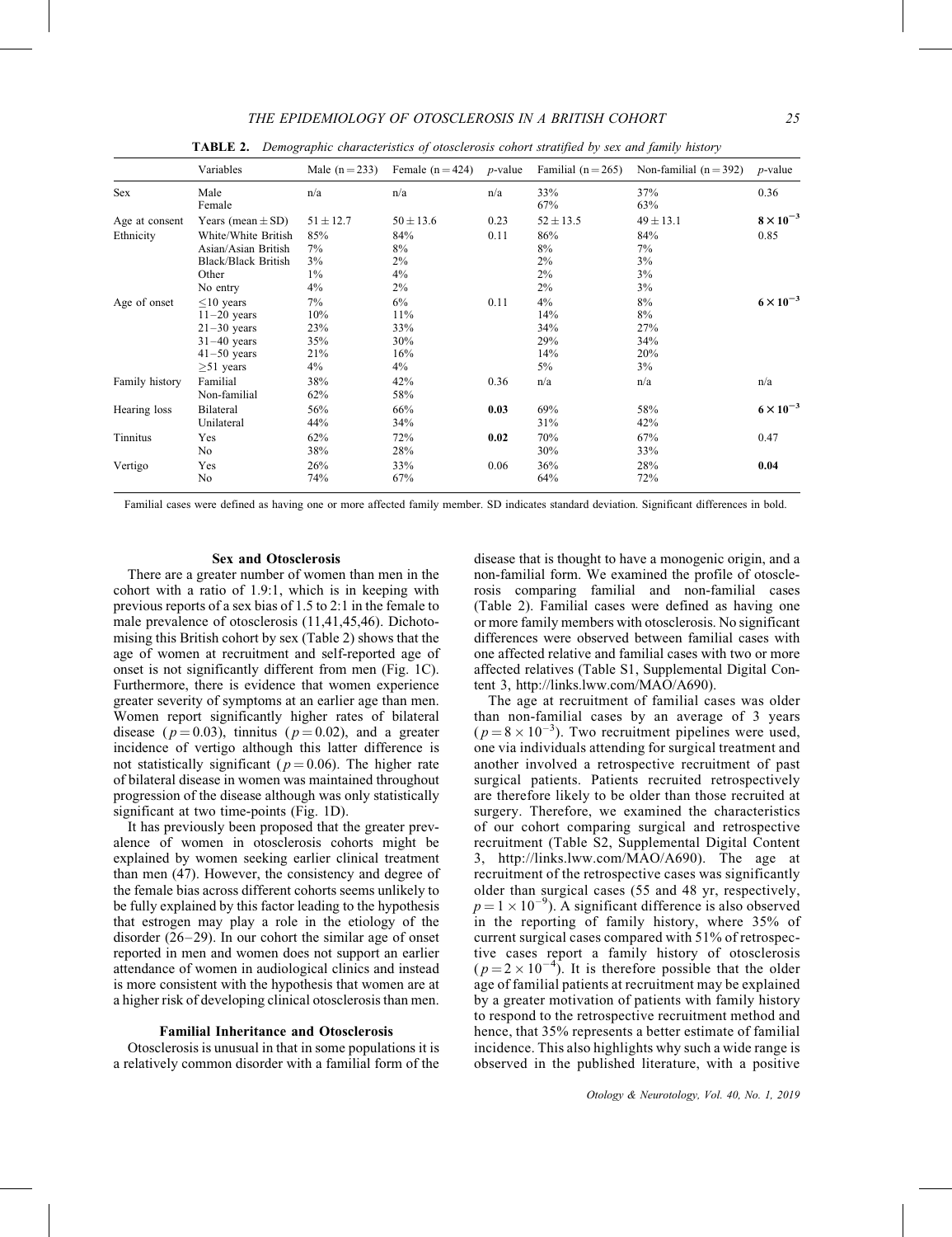family history reported between 30 and 70% of cases (5,10,11,16,17), and probably reflects a recruitment bias within the cohorts.

Despite the older age at recruitment familial patients report a significantly earlier age of onset than non-familial subjects with a mode age of onset in the  $3<sup>rd</sup>$  decade compared with 4<sup>th</sup> decade for non-familial patients  $(p=6\times10^{-3};$  Fig. 1E). Familial patients also report a higher incidence of bilateral disease and vertigo than nonfamilial subjects consistent with an earlier, more severe disease ( $p = 6 \times 10^{-3}$  and  $p = 0.04$ , respectively). Incidences of tinnitus were similar in both groups. As familial subjects reported significantly higher rates of bilateral disease, we looked at the correlation between the duration and bilaterality of hearing loss in familial and non-familial participants (Fig. 1F). In those patients who reported hearing loss for between 11 and 20 years, familial subjects reported significantly higher rates of bilateral disease compared with non-familial (70% and 53%, respectively,  $p = 0.02$ ). This difference was not observed after a longer duration of otosclerosis but suggests familial otosclerosis may be quicker to progress to bilateral disease.

Previous studies have suggested the possibility of a differing etiology for the two forms of otosclerosis (5,43). However, most studies have not documented family history and therefore did not compare the characteristics of familial and non-familial cases of otosclerosis. In 2001, one study that evaluated a relatively small retrospective cohort of 183 patients found no difference in the degree of clinical severity between sporadic and familial cases (43). This may explain why this is the first study to report that familial patients have a significantly earlier age of onset, and report a higher incidence of bilateral disease and vertigo than non-familial subjects, consistent with an earlier, more severe disease in familial cases suggesting that distinct pathological mechanisms may be involved.

#### Pedigree Analysis

Otosclerosis is commonly described as having an autosomal dominant mode of inheritance, with evidence of incomplete penetrance (5,10,18,19), although the empirical evidence available to support this is limited. To investigate the inheritance pattern of familial otosclerosis in our cohort, family pedigrees were constructed from 96 patients who reported a strong family history of otosclerosis. In 91 of the 96 families the apparent mode of inheritance was most consistent with an autosomal dominant pattern, with evidence of incomplete penetrance observed in 44 of these 91 families. The remaining five families having insufficient information to ascribe a mode of inheritance. In estimating the degree of penetrance in otosclerosis, we examined the number of affected parents of probands. Of the 96 pedigree probands, there are 62 affected parents indicating an estimated penetrance of at least 65%. Before this study very little data has been published since the 1980s regarding the commonly recognized mode of inheritance found in the literature. Therefore, our study is important in establishing this further.

## Preg\_Y and Preg\_N women have an earlier age of onset

than men, but very similar to each other (Fig. 2A). However, 33% of Preg\_Y women responded <Yes> to ''Did you notice any changes in your hearing ability during your pregnancy/pregnancies?'' When these third of Preg\_Y women who reported awareness of changes in their hearing (Preg\_HC) were compared with women that reported no changes in their hearing during pregnancy (Preg\_NC), Preg\_HC women were on average 4 years younger at recruitment than Preg\_NC women  $(p=6\times10^{-3},$  Table 3). In addition, there was a highly significant association between the reported age of onset of otosclerosis and whether women reported a change in hearing with pregnancy  $(p=6 \times 10^{-6}, \text{ Fig. 2B}).$ Preg\_HC women have an earlier age of onset than both men and Preg\_NC women. The age of onset in Preg\_NC women is very similar to that of men. Hence, 43% of men and 40% of Preg\_NC women have onset of symptoms before the age of 30, in contrast this figure rises to 65% of Preg\_HC women. Preg\_N women also have a lower age of onset, similar to that of Preg\_HC women. One possibility is that this might be related to long-term use of oral contraceptives; 66% of Preg\_N women have used oral contraception for more than 5 years compared with 52% of Preg\_Y ( $p = 0.049$ ).

Pregnancy, Breastfeeding, and Oral Contraception The preponderance of female patients with otosclerosis has led to speculation that estrogen signaling may be involved in the etiology of the disease (26–29). The typical age of onset of otosclerosis is concurrent with typical age of pregnancy and a link between the two has been suggested although remains disputed (27,29). To clarify the relationship of pregnancy and hormones with otosclerosis, female specific questionnaire data were examined in more detail (Table 3). From the 424 women in the cohort, there were 409 responses for the female only questionnaire, where 313 (77%) had experienced at least one pregnancy (Preg\_Y) and 96 had no history of pregnancy (Preg\_N). Age at recruitment is significantly associated with pregnancy as might be expected since younger female reported fewer pregnancies  $(p=1 \times 10^{-6})$ . Overall no significant differences were observed in the age of onset, family history, bilateral disease, incidence of tinnitus, or vertigo between Preg\_Y and Preg\_N women providing no evidence for an interaction between pregnancy and risk of disease. Both

In the whole study group, women reported a higher incidence of bilateral disease than men ( $p = 0.03$ ). Preg\_HC women reported a higher incidence of bilateral hearing problems compared with Preg\_N women and men ( $p = 0.04$  and  $p = 7 \times 10^{-3}$  respectively, Fig. 2C). For Preg\_HC women, a significantly higher proportion breastfed after their pregnancies compared with Preg\_NC women (90% compared with 78%,  $p = 0.02$ ). There was no significant difference between Preg\_HC and Preg\_NC women in the total time of breastfeeding (Fig. 2D) or in the total number of pregnancies (Fig. 2E).

In previous studies, it has been reported that in a proportion of women with otosclerosis a deterioration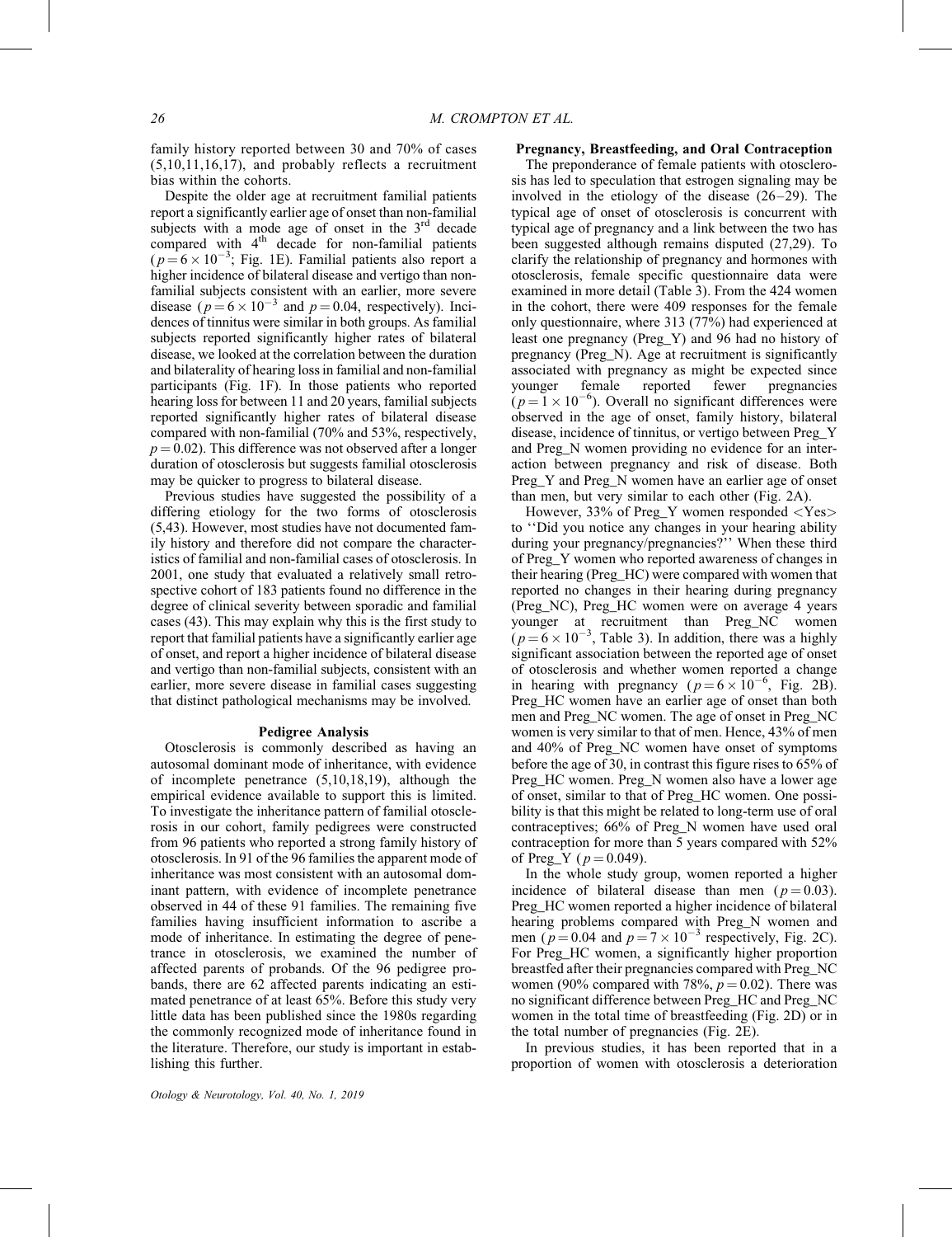|                                | Variables                                                                                                                    | Preg_Y<br>$(n=313)$                                   | $Preg_N$<br>$(n = 96)$                                | $p$ -value          | Preg_HC<br>$(n = 100)$                                  | Preg_NC<br>$(n = 204)$                               | $p$ -value                               |
|--------------------------------|------------------------------------------------------------------------------------------------------------------------------|-------------------------------------------------------|-------------------------------------------------------|---------------------|---------------------------------------------------------|------------------------------------------------------|------------------------------------------|
| Age at consent<br>Age of onset | Years (mean $\pm$ SD)<br>$<$ 10 years<br>$11-20$ years<br>$21-30$ years<br>$31-40$ years<br>$41-50$ years<br>$\geq 51$ years | $52 \pm 12.8$<br>6%<br>11%<br>32%<br>29%<br>18%<br>4% | $44 \pm 14.5$<br>8%<br>15%<br>36%<br>29%<br>10%<br>2% | $1x10^{-6}$<br>0.27 | $49 \pm 12.5$<br>6%<br>14%<br>45%<br>32%<br>3%<br>$0\%$ | $53 \pm 12.8$<br>6%<br>9%<br>25%<br>28%<br>26%<br>6% | $6 \times 10^{-3}$<br>$6 \times 10^{-6}$ |
| Family history                 | Familial<br>Non-familial                                                                                                     | 41%<br>59%                                            | 45%<br>55%                                            | 0.54                | 41%<br>59%                                              | 40%<br>60%                                           | 0.99                                     |
| Hearing loss                   | <b>Bilateral</b><br>Unilateral                                                                                               | 68%<br>32%                                            | 58%<br>42%                                            | 0.10                | 73%<br>27%                                              | 65%<br>35%                                           | 0.21                                     |
| Tinnitus                       | Yes<br>No                                                                                                                    | 69%<br>31%                                            | 77%<br>23%                                            | 0.19                | 72%<br>28%                                              | 69%<br>31%                                           | 0.72                                     |
| Vertigo                        | Yes<br>No                                                                                                                    | 36%<br>64%                                            | 27%<br>73%                                            | 0.17                | 32%<br>68%                                              | 37%<br>63%                                           | 0.45                                     |
| Number of pregnancies          | $\mathbf{1}$<br>$\frac{2}{3}$<br>$\overline{4}$<br>$5+$                                                                      | n/a                                                   | n/a                                                   | n/a                 | 15%<br>37%<br>26%<br>15%<br>$7\%$                       | 20%<br>45%<br>25%<br>6%<br>4%                        | 0.07                                     |
| <b>Breastfed</b>               | Yes<br>N <sub>0</sub>                                                                                                        | n/a                                                   | n/a                                                   | n/a                 | 90%<br>10%                                              | 78%<br>22%                                           | 0.02                                     |
| Time spent breastfeeding       | $<$ 1 month<br>$2-5$ months<br>$6-12$ months<br>$>1$ year                                                                    | n/a                                                   | n/a                                                   | n/a                 | 11%<br>21%<br>27%<br>40%                                | 20%<br>23%<br>28%<br>29%                             | 0.19                                     |
| Oral contraception             | $<$ 5 years<br>$>5$ years                                                                                                    | 48%<br>52%                                            | 34%<br>66%                                            | $0.05*$             | 46%<br>54%                                              | 49%<br>51%                                           | 0.69                                     |

TABLE 3. Demographic characteristics of female otosclerosis cases stratified by the effect of pregnancy on hearing loss

Preg\_HC indicates pregnant with hearing changes; Preg\_N, no history of pregnancy; Preg\_NC, pregnant no hearing changes; Preg\_Y, history of pregnancy; SD, standard deviation. Significant differences in bold.

 $* p < 0.05$ 

of hearing can occur during pregnancy (5,10,27). Similar to these studies, it must be noted that the reporting of a patient's impression of deterioration of hearing during pregnancy requires a subjective response. With that in mind, our data further confirms that in a proportion of women pregnancy leads to a deterioration of hearing. Furthermore, our data suggest that in this significant minority of women pregnancy may accelerate the progression of otosclerosis with a significant shift forward in the age of onset in these women.

#### Measles Virus as a Risk Factor

The reported data on the role of measles infection in the pathogenesis of otosclerosis has been contradictory. In several studies, measles virus antigens and RNA have been detected in otosclerotic foci and it was hypothesised that this may be an inflammatory trigger during the active phase of otosclerosis (30,31,33). In contrast, other studies failed to demonstrate any viral antibodies in otosclerotic foci or find any evidence of measles virus RNA in stapes samples or bone cell cultures (32,34,36). We examined the profile of otosclerosis comparing cases that reported measles infection and cases without measles infection (Table S3, Supplemental Digital Content 3, [http://link](http://links.lww.com/MAO/A690)[s.lww.com/MAO/A690](http://links.lww.com/MAO/A690)). Age at recruitment was significantly associated with measles infection which might be

expected as more older patients who did not receive vaccination reported measles infection. Interestingly, patients with measles infection report a significantly later age of otosclerosis onset than subjects with no measles infection, with a mode age of onset in the  $4<sup>th</sup>$  decade compared with 3<sup>rd</sup> decade, respectively ( $p = 2 \times 10^{-3}$ ; Figure S1, Supplemental Digital Content 3, [http://link](http://links.lww.com/MAO/A690)[s.lww.com/MAO/A690\)](http://links.lww.com/MAO/A690).

Hence, we find no evidence to support a relationship between measles infection and risk of otosclerosis in our British cohort. Previously, studies in German cohorts have suggested that the incidence of otosclerosis has declined since the introduction of measles vaccination (35), as well as highlighting the increasing age of otosclerosis patients at the time of surgery over this period (48). Similar to the contradictions with measles virus antigens and RNA studies, our data do not support previous suggestions that measles infection is an otosclerosis risk factor. However, there is still a need for a definitive study that does not rely on retrospective selfreporting of measles infections which may explain our failure to detect an association here.

## Audiometry and Surgery

Audiological data were obtained from 154 subjects and the demographics of this study population was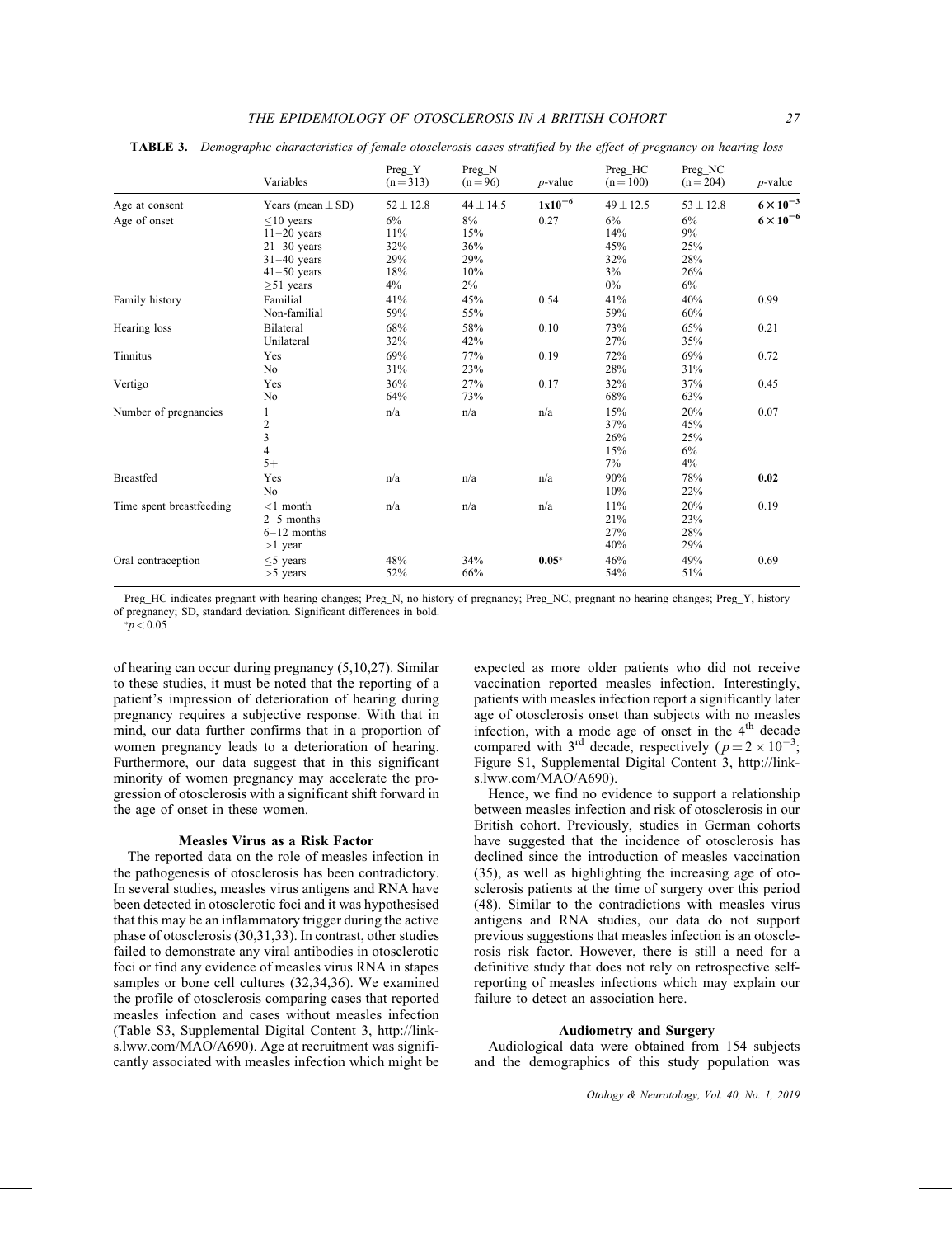

FIG. 2. Comparison of otosclerosis characteristics in patients when stratified by the effect of pregnancy on hearing loss. (A) Age of onset in women who had experienced pregnancy (Preg\_Y,  $n = 313$ ) and those that had not (Preg\_N,  $n = 96$ ). (B) Age of onset in women who report changes in hearing associated with pregnancy (Preg\_HC,  $n = 100$ ) and those who report no change during pregnancy (Preg\_NC,  $n = 204$ ). (C) Bilateral hearing loss in pregnancy subgroups. (D) Time spent breastfeeding and (E) number of pregnancies in Preg\_HC and Preg\_NC women. Male data used as control comparison in panels A to C (n = 233). ns indicates not significant; \*,  $p$  < 0.05; \*\*,  $p$  < 0.01; \*\* --,  $p < 0.0001$ .

consistent with our main cohort (Table S4, Supplemental Digital Content 3, [http://links.lww.com/MAO/A690\)](http://links.lww.com/MAO/A690). The audiometric results from our study are presented in Table S5 and S6 (see Supplemental Digital Content 3, [http://links.lww.com/MAO/A690\)](http://links.lww.com/MAO/A690). The mean preoperative pure-tone average (PTA) air-conduction (AC) threshold was 57 dB HL, and the bone-conduction (BC) was 28 dB HL. The air-bone gap (ABG) was 29 dB. After surgery, the corresponding results were AC 31 dB HL, BC 25 dB HL, and ABG 5 dB. The mean hearing gain after surgery, expressed as improvement of the AC, was 27 dB and in 75% of patients the AC threshold improved by more than 20 dB. After surgery, the BC was maintained or not worsened by more than 5 dB in 86% of the patients. In 88% of patients, the postoperative ABG was within less than or equal to 10 dB, and in 98% it was within 20 dB. Importantly, the mean pure-tone air and bone hearing thresholds of our cohort are consistent with those of other published cohorts (41,46).

As highlighted above, clinical differences can be observed in the epidemiology and severity of otosclerosis between groups and we wanted to evaluate whether these differences are reflected in pre- and postoperative audiometric thresholds between groups. We compared AC, BC, and ABG between male and female patients (Figure S2A-C, Supplemental Digital Content 3, [http://](http://links.lww.com/MAO/A690) [links.lww.com/MAO/A690\)](http://links.lww.com/MAO/A690) and no significant differences were observed in the preoperative data. However, in

postoperative data male patients had a significantly higher ABG (7 dB male and 5 dB female;  $p = 0.04$ ). Even though this is significant, the surgical outcome would still be considered successful. When comparing familial and non-familial surgical patients no significant differences were observed (Figure S2D-F, Supplemental Digital Content 3, [http://links.lww.com/MAO/A690\)](http://links.lww.com/MAO/A690).

Finally, we compared hearing thresholds between Preg\_Y and Preg\_N women (Figure S3A-C, Supplemental Digital Content 3,<http://links.lww.com/MAO/A690>) and found no significant differences, which is consistent with other published data (29). Even when we compared Preg\_HC and Preg\_NC women no significant impact was observed (Figure S3D-F, Supplemental Digital Content 3,<http://links.lww.com/MAO/A690>).

Similar surgical outcomes between subgroups are perhaps understandable considering the relatively short-term follow-up of the study and participants would have sought medical advice at a point when their hearing loss constitutes a disability. This is more likely to be the case the greater the hearing loss, rather than the duration of the hearing loss. It would therefore be more informative to undertake a prospective study beginning from the age of onset of otosclerosis to evaluate whether clinical differences observed in the epidemiology and severity of otosclerosis can be reflected in hearing thresholds between groups. Additionally, these results suggest that while disease processes may be distinct between groups,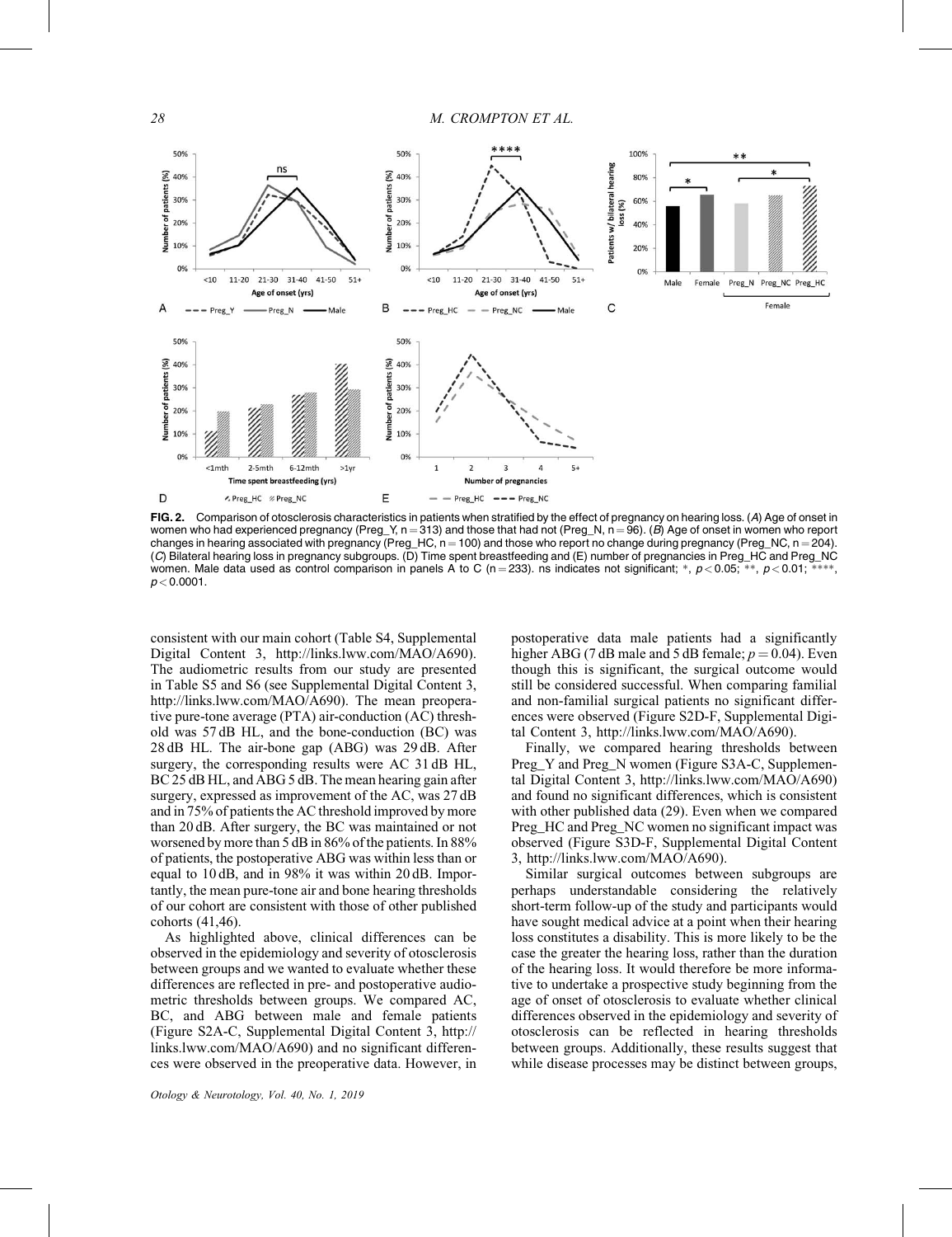the effect they have on the stapes footplate and bone conduction are similar.

## **CONCLUSION**

In summary, this study has identified that familial otosclerosis has a more rapid onset, with a higher incidence of bilateral disease than non-familial otosclerosis. This is the first study to identify differences in the degree of clinical severity between familial and non-familial cases of otosclerosis. Therefore, suggesting that more than one etiology may be involved and highlighting a need for further investigation. In addition, we have found further evidence to support the hypothesis that women are at a higher risk of developing clinical otosclerosis than men and pregnancy may accelerate disease progression, at least in a proportion of women. Despite these differences in otosclerosis onset and progression, patients choose to undergo surgery at similar times, with similar outcomes. Finally, our British otosclerosis cohort also confirms several characteristics largely consistent with previous published literature, including age of onset, sex ratio, family history, and hearing loss symptoms associated with otosclerosis. Otosclerosis is a common cause of adult-onset hearing loss, resulting in a significant annual surgical load. There remain several unresolved questions with respect to certain etiological factors that continue to limit the confidence of evidence-based patient information. We believe there is a further need for modern cohort observations, including longitudinal studies, and that our present cohort adds significantly to the literature on this elusive disease.

Acknowledgments: The authors are indebted to the patients and their families for their willingness to participate in our research study. We are also grateful for the UK CRN staff, physicians, and hospital staff, whose efforts were essential to this research. With specific acknowledgment to Naveed Kara (Consultant ENT Surgeon, Freeman Hospital, Newcastle upon Tyne), Judith Heaton (Consultant ENT Surgeon, Sunderland Royal Hospital, Sunderland), and Stephen E. Jones (Consultant ENT Surgeon, Ninewells Hospital, Dundee) for setting up additional recruitment sites.

## **REFERENCES**

- 1. House HP, Hansen MR, Al Dakhail AA, House JW. Stapedectomy versus stapedotomy: comparison of results with long-term followup. Laryngoscope 2002;112:2046–50.
- 2. Lancer H, Manickavasagam J, Zaman A, Lancer J. Stapes surgery: a National Survey of British Otologists. Eur Arch Otorhinolaryngol 2016;273:371–9.
- 3. Batson L, Rizzolo D. Otosclerosis: an update on diagnosis and treatment. JAAPA 2017;30:17–22.
- 4. Danesh AA, Shahnaz N, Hall JW 3rd. The audiology of otosclerosis. Otolaryngol Clin North Am 2018;51:327–42.
- 5. Morrison AW. Genetic factors in otosclerosis. Ann R Coll Surg Engl 1967;41:202–37.
- 6. Gristwood RE, Venables WN. Otosclerosis in South Australia. Clin Otolaryngol Allied Sci 1984;9:221–8.
- 7. Gordon MA. The genetics of otosclerosis: a review. Am J Otol 1989;10:426–38.
- 8. Browning GG, Gatehouse S. The prevalence of middle ear disease in the adult British population. Clin Otolaryngol Allied Sci 1992;17:317–21.
- 9. Sakihara Y, Parving A. Clinical otosclerosis, prevalence estimates and spontaneous progress. Acta Otolaryngol 1999;119:468–72.
- 10. Larsson A. Otosclerosis. A genetic and clinical study. Acta Otolaryngol Suppl 1960;154:1–86.
- 11. Del Bo M, Zaghis A, Ambrosetti U. Some observations concerning 200 stapedectomies: fifteen years postoperatively. Laryngoscope 1987;97:1211–3.
- 12. Lippy WH, Berenholz LP, Burkey JM. Otosclerosis in the 1960s, 1970s, 1980s, and 1990s. Laryngoscope 1999;109:1307–9.
- 13. Emmett JR. Physical examination and clinical evaluation of the patient with otosclerosis. Otolaryngol Clin North Am 1993;  $26.353 - 7$
- 14. Ramsay HA, Linthicum FH Jr. Mixed hearing loss in otosclerosis: indication for long-term follow-up.  $Am J O$ tol 1994;15:536-9.
- 15. Topsakal V, Fransen E, Schmerber S, et al. Audiometric analyses confirm a cochlear component, disproportional to age, in stapedial otosclerosis. Otol Neurotol 2006;27:781–7.
- 16. Cawthorne T. Otosclerosis. J Laryngol Otol 1955;69:437–56.
- 17. Sabitha R, Ramalingam R, Ramalingam KK, Sivakumaran TA, Ramesh A. Genetics of otosclerosis. J Laryngol Otol 1997;111:109–12.
- 18. Causse JR, Causse JB. Otospongiosis as a genetic disease. Early detection, medical management, and prevention. Am J Otol  $1984.5.211 - 23$
- 19. Saeed SR, Briggs M, Lobo C, Al-Zoubi F, Ramsden RT, Read AP. The genetics of otosclerosis: pedigree studies and linkage analysis. Adv Otorhinolaryngol 2007;65:75–85.
- 20. Van Den Bogaert K, Govaerts PJ, Schatteman I, et al. A second gene for otosclerosis, OTSC2, maps to chromosome 7q34-36. Am J Hum Genet 2001;68:495–500.
- 21. Chen W, Campbell CA, Green GE, et al. Linkage of otosclerosis to a third locus (OTSC3) on human chromosome 6p21.3-22.3. J Med Genet 2002;39:473–7.
- 22. Brownstein Z, Goldfarb A, Levi H, Frydman M, Avraham KB. Chromosomal mapping and phenotypic characterization of hereditary otosclerosis linked to the OTSC4 locus. Arch Otolaryngol Head Neck Surg 2006;132:416–24.
- 23. Schrauwen I, Weegerink NJ, Fransen E, et al. A new locus for otosclerosis, OTSC10, maps to chromosome 1q41-44. Clin Genet 2011;79:495–7.
- 24. Schrauwen I, Ealy M, Huentelman MJ, et al. A genome-wide analysis identifies genetic variants in the RELN gene associated with otosclerosis. Am J Hum Genet 2009;84:328–38.
- 25. Ziff JL, Crompton M, Powell HR, et al. Mutations and altered expression of SERPINF1 in patients with familial otosclerosis. Hum Mol Genet 2016;25:2393–403.
- 26. Podoshin L, Gertner R, Fradis M, et al. Oral contraceptive pills and clinical otosclerosis. Int J Gynaecol Obstet 1978;15:554-5.
- 27. Gristwood RE, Venables WN. Pregnancy and otosclerosis. Clin Otolaryngol Allied Sci 1983;8:205–10.
- 28. Vessey M, Painter R. Oral contraception and ear disease: findings in a large cohort study. Contraception 2001;63:61–3.
- 29. Lippy WH, Berenholz LP, Schuring AG, Burkey JM. Does pregnancy affect otosclerosis? Laryngoscope 2005;115:1833-6.
- 30. Arnold W, Friedmann I. [Detection of measles and rubella-specific antigens in the endochondral ossification zone in otosclerosis]. Laryngol Rhinol Otol (Stuttg) 1987;66:167–71.
- 31. McKenna MJ, Mills BG. Immunohistochemical evidence of measles virus antigens in active otosclerosis. Otolaryngol Head Neck Surg 1989;101:415–21.
- 32. Roald B, Storvold G, Mair IW, Mjoen S. Respiratory tract viruses in otosclerotic lesions. An immunohistochemical study. Acta Otolaryngol 1992;112:334–8.
- 33. Arnold W, Niedermeyer HP, Lehn N, Neubert W, Hofler H. Measles virus in otosclerosis and the specific immune response of the inner ear. Acta Otolaryngol 1996;116:705–9.
- 34. Grayeli AB, Palmer P, Tran Ba Huy P, et al. No evidence of measles virus in stapes samples from patients with otosclerosis. J Clin Microbiol 2000;38:2655–60.
- 35. Arnold W, Busch R, Arnold A, Ritscher B, Neiss A, Niedermeyer HP. The influence of measles vaccination on the incidence of